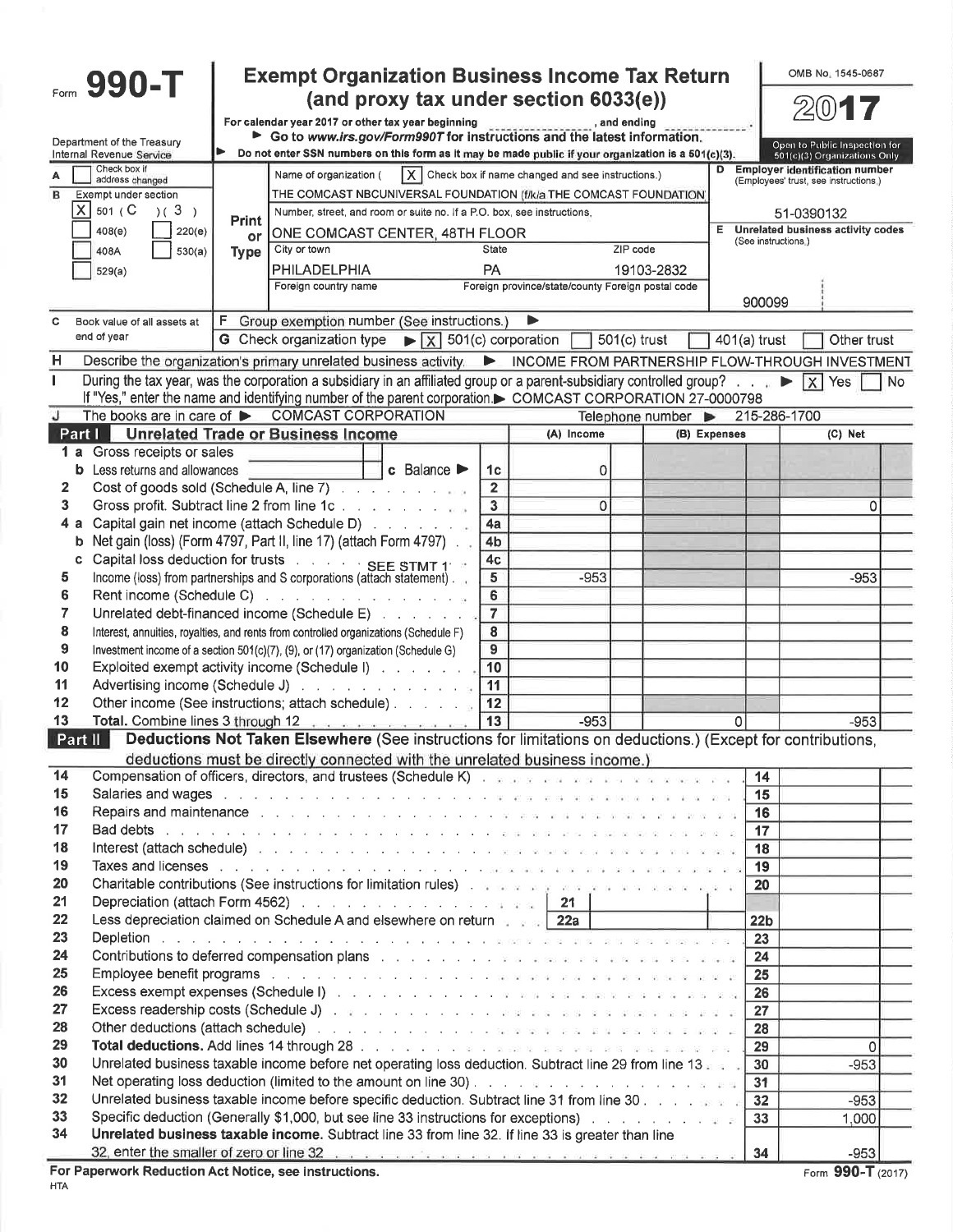| Part III        | Form 990-T (2017)          | <b>Tax Computation</b>                                                                                                                                                                                                                                                       | THE COMCAST NBCUNIVERSAL FOUNDATION                |                  |          | 51-0390132     |                                      | Page 2                  |
|-----------------|----------------------------|------------------------------------------------------------------------------------------------------------------------------------------------------------------------------------------------------------------------------------------------------------------------------|----------------------------------------------------|------------------|----------|----------------|--------------------------------------|-------------------------|
| 35              |                            |                                                                                                                                                                                                                                                                              |                                                    |                  |          |                |                                      |                         |
|                 |                            | Organizations Taxable as Corporations. See instructions for tax computation. Controlled group<br>members (sections 1561 and 1563) check here                                                                                                                                 | $\blacktriangleright$   See instructions and:      |                  |          |                |                                      |                         |
|                 |                            | a Enter your share of the \$50,000, \$25,000, and \$9,925,000 taxable income brackets (in that order):                                                                                                                                                                       |                                                    |                  |          |                |                                      |                         |
|                 | $(1)$ \$                   | $(2)$ \$                                                                                                                                                                                                                                                                     | $(3)$ \$                                           |                  |          |                |                                      |                         |
| b               |                            | Enter organization's share of: (1) Additional 5% tax (not more than \$11,750)                                                                                                                                                                                                |                                                    | $\sqrt{3}$       |          |                |                                      |                         |
|                 |                            |                                                                                                                                                                                                                                                                              |                                                    |                  |          |                |                                      |                         |
| c.              |                            | Income tax on the amount on line 34 response to the contract of the contract of the contract of the contract of the contract of the contract of the contract of the contract of the contract of the contract of the contract o                                               |                                                    |                  |          | 35c<br>▶       |                                      |                         |
| 36              |                            | Trusts Taxable at Trust Rates. See instructions for tax computation. Income tax on the                                                                                                                                                                                       |                                                    |                  |          |                |                                      |                         |
|                 |                            | amount on line 34 from:<br>$\perp$                                                                                                                                                                                                                                           | Tax rate schedule or $\Box$ Schedule D (Form 1041) |                  |          | 36             |                                      |                         |
| 37              |                            |                                                                                                                                                                                                                                                                              |                                                    |                  |          | 37             |                                      |                         |
| 38              |                            |                                                                                                                                                                                                                                                                              |                                                    |                  |          | 38             |                                      |                         |
| 39              |                            |                                                                                                                                                                                                                                                                              |                                                    |                  |          | 39             |                                      |                         |
| 40              |                            | Total. Add lines 37, 38 and 39 to line 35c or 36, whichever applies and a substance of the state of the state                                                                                                                                                                |                                                    |                  |          | 40             | 0                                    |                         |
| Part IV         |                            | <b>Tax and Payments</b>                                                                                                                                                                                                                                                      |                                                    |                  |          |                |                                      |                         |
| 41 a            |                            | Foreign tax credit (corporations attach Form 1118; trusts attach Form 1116)                                                                                                                                                                                                  |                                                    | 41a              |          |                |                                      |                         |
| b               |                            |                                                                                                                                                                                                                                                                              |                                                    | 41 <sub>b</sub>  |          |                |                                      |                         |
| c               |                            | General business credit. Attach Form 3800 (see instructions)                                                                                                                                                                                                                 |                                                    | 41c              |          |                |                                      |                         |
| d               |                            | Credit for prior year minimum tax (attach Form 8801 or 8827)                                                                                                                                                                                                                 |                                                    | 41d              |          |                |                                      |                         |
| е               |                            |                                                                                                                                                                                                                                                                              |                                                    |                  |          | 41e            | 0                                    |                         |
| 42              |                            | Subtract line 41e from line 40 in the second of the second contract the second second second second second second second second second second second second second second second second second second second second second sec                                               |                                                    |                  |          | 42             | 0                                    |                         |
| 43              |                            | Other taxes. Check if from: Form 4255 Form 8611 Form 8697 Form 8866 Check attach schedule)                                                                                                                                                                                   |                                                    |                  |          | 43             |                                      |                         |
| 44              |                            | Total tax. Add lines 42 and 43 research and the contract of the contract of the state of the state of the state of the state of the state of the state of the state of the state of the state of the state of the state of the                                               |                                                    |                  |          | 44             | 0                                    |                         |
| 45 a            |                            | Payments: A 2016 overpayment credited to 2017.                                                                                                                                                                                                                               |                                                    | <b>45a</b>       | 6,260    |                |                                      |                         |
| b               |                            |                                                                                                                                                                                                                                                                              |                                                    | 45b              | 6,000    |                |                                      |                         |
| c               |                            | Tax deposited with Form 8868 All Allen Line and Allen Line and Allen Box                                                                                                                                                                                                     |                                                    | 45c              |          |                |                                      |                         |
| d               |                            | Foreign organizations: Tax paid or withheld at source (see instructions).                                                                                                                                                                                                    |                                                    | 45d              |          |                |                                      |                         |
| е               |                            | Backup withholding (see instructions)                                                                                                                                                                                                                                        |                                                    | 45e              |          |                |                                      |                         |
|                 |                            | Credit for small employer health insurance premiums (Attach Form 8941)                                                                                                                                                                                                       |                                                    | 45f              |          |                |                                      |                         |
| q               |                            | Other credits and payments:                                                                                                                                                                                                                                                  | Form 2439                                          |                  |          |                |                                      |                         |
|                 |                            | Form 4136<br>Other                                                                                                                                                                                                                                                           | Total $\blacktriangleright$                        | 45g              | 0        |                |                                      |                         |
| 46              |                            | Total payments. Add lines 45a through 45g (and a series of the series of the series of the series of the series of the series of the series of the series of the series of the series of the series of the series of the serie                                               |                                                    |                  |          | 46             | 12,260                               |                         |
| 47              |                            | Estimated tax penalty (see instructions). Check if Form 2220 is attached we are a set as a set $\blacktriangleright$ $\blacktriangleright$ $\blacktriangleright$ $\blacktriangleright$                                                                                       |                                                    |                  |          | 47             |                                      |                         |
| 48              |                            | Tax due. If line 46 is less than the total of lines 44 and 47, enter amount owed                                                                                                                                                                                             |                                                    |                  |          | 48             | $\Omega$                             |                         |
| 49              |                            | Overpayment. If line 46 is larger than the total of lines 44 and 47, enter amount overpaid and all contacts                                                                                                                                                                  |                                                    |                  |          | 49             | 12,260                               |                         |
| 50              |                            | Enter the amount of line 49 you want: Credited to 2018 estimated tax                                                                                                                                                                                                         |                                                    | 12,260           | Refunded | 50<br>▶        | 0                                    |                         |
| Part V          |                            | Statements Regarding Certain Activities and Other Information (see instructions)                                                                                                                                                                                             |                                                    |                  |          |                |                                      |                         |
| 51              |                            | At any time during the 2017 calendar year, did the organization have an interest in or a signature or other authority                                                                                                                                                        |                                                    |                  |          |                | <b>Yes</b>                           | <b>No</b>               |
|                 |                            | over a financial account (bank, securities, or other) in a foreign country? If YES, the organization may have to file                                                                                                                                                        |                                                    |                  |          |                |                                      |                         |
|                 |                            | FinCEN Form 114, Report of Foreign Bank and Financial Accounts. If YES, enter the name of the foreign country                                                                                                                                                                |                                                    |                  |          |                |                                      |                         |
|                 | here $\blacktriangleright$ |                                                                                                                                                                                                                                                                              |                                                    |                  |          |                |                                      | $\overline{\mathsf{X}}$ |
| 52              |                            | During the tax year, did the organization receive a distribution from, or was it the grantor of, or transferor to, a foreign trust?.                                                                                                                                         |                                                    |                  |          |                |                                      | X                       |
|                 |                            | If YES, see instructions for other forms the organization may have to file.                                                                                                                                                                                                  |                                                    |                  |          |                |                                      |                         |
| 53              |                            | Enter the amount of tax-exempt interest received or accrued during the tax year<br>Under penalties of perjury, I declare that I have examined this return, including accompanying schedules and statements, and to the best of my knowledge and belief, it is true, correct, |                                                    |                  | S        |                |                                      |                         |
|                 |                            | and complete. Declaration of preparer (other than taxpayer) is based on all information of which preparer has any knowledge.                                                                                                                                                 |                                                    |                  |          |                |                                      |                         |
| <b>Sign</b>     |                            |                                                                                                                                                                                                                                                                              | 9/18<br>Аh                                         | <b>SECRETARY</b> |          |                | May the IRS discuss this return with |                         |
| <b>Here</b>     |                            |                                                                                                                                                                                                                                                                              |                                                    |                  |          | instructions)? | the preparer shown below (see<br>Yes | No                      |
|                 |                            | Signature of officer                                                                                                                                                                                                                                                         | Title<br>Date                                      |                  |          |                |                                      |                         |
| <b>Paid</b>     |                            | Print/Type preparer's name                                                                                                                                                                                                                                                   | Preparer's signature                               |                  | Date     | Check          | PTIN                                 |                         |
| <b>Preparer</b> |                            |                                                                                                                                                                                                                                                                              |                                                    |                  |          | self-employed  |                                      |                         |
| <b>Use Only</b> |                            | Firm's name                                                                                                                                                                                                                                                                  |                                                    |                  |          | Firm's EIN     |                                      |                         |
|                 |                            | Firm's address $\blacktriangleright$                                                                                                                                                                                                                                         |                                                    |                  |          | Phone no.      |                                      |                         |
|                 |                            |                                                                                                                                                                                                                                                                              |                                                    |                  |          |                | 000T                                 |                         |

Form 990-T (2017)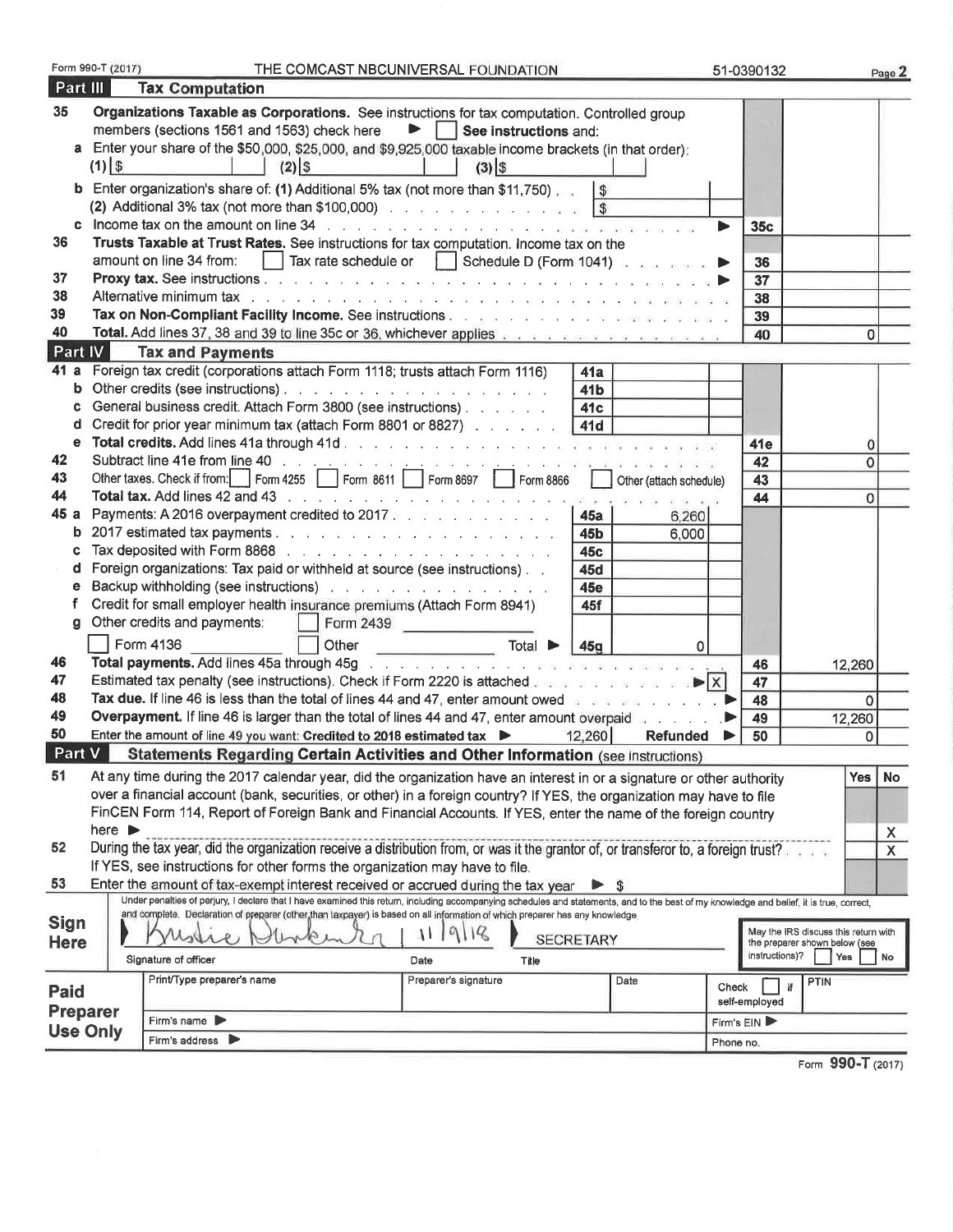|                | Form 990-T (2017)                                                                                                                    | THE COMCAST NBCUNIVERSAL FOUNDATION                                                            |                             |                                                                                                                                                     |          |               |   |                                                                                 | 51-0390132                                                                                       |                   | Page 3 |
|----------------|--------------------------------------------------------------------------------------------------------------------------------------|------------------------------------------------------------------------------------------------|-----------------------------|-----------------------------------------------------------------------------------------------------------------------------------------------------|----------|---------------|---|---------------------------------------------------------------------------------|--------------------------------------------------------------------------------------------------|-------------------|--------|
|                | Schedule A-Cost of Goods Sold. Enter method of inventory valuation▶                                                                  |                                                                                                |                             |                                                                                                                                                     |          |               |   |                                                                                 |                                                                                                  |                   |        |
| 1              | Inventory at beginning of year. a                                                                                                    |                                                                                                | 1                           |                                                                                                                                                     | 6        |               |   | Inventory at end of year                                                        | 6                                                                                                |                   |        |
| $\overline{2}$ | Purchases                                                                                                                            |                                                                                                | $\overline{2}$              |                                                                                                                                                     | 7        |               |   | Cost of goods sold. Subtract                                                    |                                                                                                  |                   |        |
| 3              | Cost of labor                                                                                                                        |                                                                                                | 3                           |                                                                                                                                                     |          |               |   | line 6 from line 5. Enter here                                                  |                                                                                                  |                   |        |
| 4а             | Additional section 263A costs                                                                                                        |                                                                                                |                             |                                                                                                                                                     |          |               |   | and in Part I, line 2.                                                          | $\overline{7}$                                                                                   | $\Omega$          |        |
|                |                                                                                                                                      |                                                                                                | 4a                          |                                                                                                                                                     | 8        |               |   | Do the rules of section 263A (with respect to                                   |                                                                                                  | <b>Yes</b>        | No     |
|                | <b>b</b> Other costs (attach schedule)                                                                                               |                                                                                                | 4 <sub>b</sub>              |                                                                                                                                                     |          |               |   | property produced or acquired for resale)                                       |                                                                                                  |                   |        |
| 5.             | Total. Add lines 1 through 4b                                                                                                        |                                                                                                | 5                           | $\Omega$                                                                                                                                            |          |               |   | apply to the organization?.                                                     |                                                                                                  |                   |        |
|                | Schedule C-Rent Income (From Real Property and Personal Property Leased With Real Property)                                          |                                                                                                |                             |                                                                                                                                                     |          |               |   |                                                                                 |                                                                                                  |                   |        |
|                | (see instructions)                                                                                                                   |                                                                                                |                             |                                                                                                                                                     |          |               |   |                                                                                 |                                                                                                  |                   |        |
|                | 1. Description of property                                                                                                           |                                                                                                |                             |                                                                                                                                                     |          |               |   |                                                                                 |                                                                                                  |                   |        |
| (1)            |                                                                                                                                      |                                                                                                |                             |                                                                                                                                                     |          |               |   |                                                                                 |                                                                                                  |                   |        |
| (2)            |                                                                                                                                      |                                                                                                |                             |                                                                                                                                                     |          |               |   |                                                                                 |                                                                                                  |                   |        |
| (3)            |                                                                                                                                      |                                                                                                |                             |                                                                                                                                                     |          |               |   |                                                                                 |                                                                                                  |                   |        |
| (4)            |                                                                                                                                      |                                                                                                |                             |                                                                                                                                                     |          |               |   |                                                                                 |                                                                                                  |                   |        |
|                |                                                                                                                                      |                                                                                                | 2. Rent received or accrued |                                                                                                                                                     |          |               |   |                                                                                 |                                                                                                  |                   |        |
|                | (a) From personal property (if the percentage of rent<br>for personal property is more than 10% but not<br>more than 50%)            |                                                                                                |                             | (b) From real and personal property (if the<br>percentage of rent for personal property exceeds<br>50% or if the rent is based on profit or income) |          |               |   |                                                                                 | 3(a) Deductions directly connected with the income<br>in columns 2(a) and 2(b) (attach schedule) |                   |        |
|                |                                                                                                                                      |                                                                                                |                             |                                                                                                                                                     |          |               |   |                                                                                 |                                                                                                  |                   |        |
| (1)<br>(2)     |                                                                                                                                      |                                                                                                |                             |                                                                                                                                                     |          |               |   |                                                                                 |                                                                                                  |                   |        |
| (3)            |                                                                                                                                      |                                                                                                |                             |                                                                                                                                                     |          |               |   |                                                                                 |                                                                                                  |                   |        |
| (4)            |                                                                                                                                      |                                                                                                |                             |                                                                                                                                                     |          |               |   |                                                                                 |                                                                                                  |                   |        |
| Total          |                                                                                                                                      |                                                                                                | 0 Total                     |                                                                                                                                                     |          |               | 0 |                                                                                 |                                                                                                  |                   |        |
|                | (c) Total income. Add totals of columns 2(a) and 2(b). Enter<br>here and on page 1, Part I, line 6, column (A) $\blacktriangleright$ |                                                                                                |                             |                                                                                                                                                     |          |               | ٥ | (b) Total deductions.<br>Enter here and on page 1,                              |                                                                                                  |                   |        |
|                | <b>Schedule E-Unrelated Debt-Financed Income (see instructions)</b>                                                                  |                                                                                                |                             |                                                                                                                                                     |          |               |   | Part I, line 6, column (B) ▶                                                    |                                                                                                  |                   | 0      |
|                |                                                                                                                                      |                                                                                                |                             |                                                                                                                                                     |          |               |   |                                                                                 |                                                                                                  |                   |        |
|                | 1. Description of debt-financed property                                                                                             |                                                                                                |                             | 2. Gross income from or<br>allocable to debt-financed                                                                                               |          |               |   | 3. Deductions directly connected with or allocable<br>to debt-financed property |                                                                                                  |                   |        |
|                |                                                                                                                                      |                                                                                                |                             |                                                                                                                                                     | property |               |   | (a) Straight line depreciation<br>(attach schedule)                             | (b) Other deductions<br>(attach schedule)                                                        |                   |        |
| (1)            |                                                                                                                                      |                                                                                                |                             |                                                                                                                                                     |          |               |   |                                                                                 |                                                                                                  |                   |        |
| (2)            |                                                                                                                                      |                                                                                                |                             |                                                                                                                                                     |          |               |   |                                                                                 |                                                                                                  |                   |        |
| (3)            |                                                                                                                                      |                                                                                                |                             |                                                                                                                                                     |          |               |   |                                                                                 |                                                                                                  |                   |        |
| (4)            |                                                                                                                                      |                                                                                                |                             |                                                                                                                                                     |          |               |   |                                                                                 |                                                                                                  |                   |        |
|                | 4. Amount of average<br>acquisition debt on or<br>allocable to debt-financed<br>property (attach schedule)                           | 5. Average adjusted basis<br>of or allocable to<br>debt-financed property<br>(attach schedule) |                             | 6. Column<br>4 divided<br>by column 5                                                                                                               |          |               |   | 7. Gross income reportable<br>(column $2 \times$ column 6)                      | 8. Allocable deductions<br>(column 6 x total of columns                                          | $3(a)$ and $3(b)$ |        |
| (1)            |                                                                                                                                      |                                                                                                |                             |                                                                                                                                                     |          | %             |   | 0                                                                               |                                                                                                  |                   | 0      |
| (2)            |                                                                                                                                      |                                                                                                |                             |                                                                                                                                                     |          | $\frac{9}{6}$ |   | 0                                                                               |                                                                                                  |                   | 0      |
| (3)            |                                                                                                                                      |                                                                                                |                             |                                                                                                                                                     |          | $\%$          |   | 0                                                                               |                                                                                                  |                   | 0      |
| (4)            |                                                                                                                                      |                                                                                                |                             |                                                                                                                                                     |          | $\frac{9}{6}$ |   | 0                                                                               |                                                                                                  |                   | 0      |
| Totals         |                                                                                                                                      |                                                                                                |                             |                                                                                                                                                     |          |               |   | Enter here and on page 1,<br>Part I, line 7, column (A).                        | Enter here and on page 1,<br>Part I, line 7, column (B).                                         |                   |        |
|                | Total dividends-received deductions included in column 8                                                                             |                                                                                                |                             |                                                                                                                                                     |          |               |   | $\mathbf 0$<br>▶                                                                |                                                                                                  |                   | 0      |

8

Form 990-T (2017)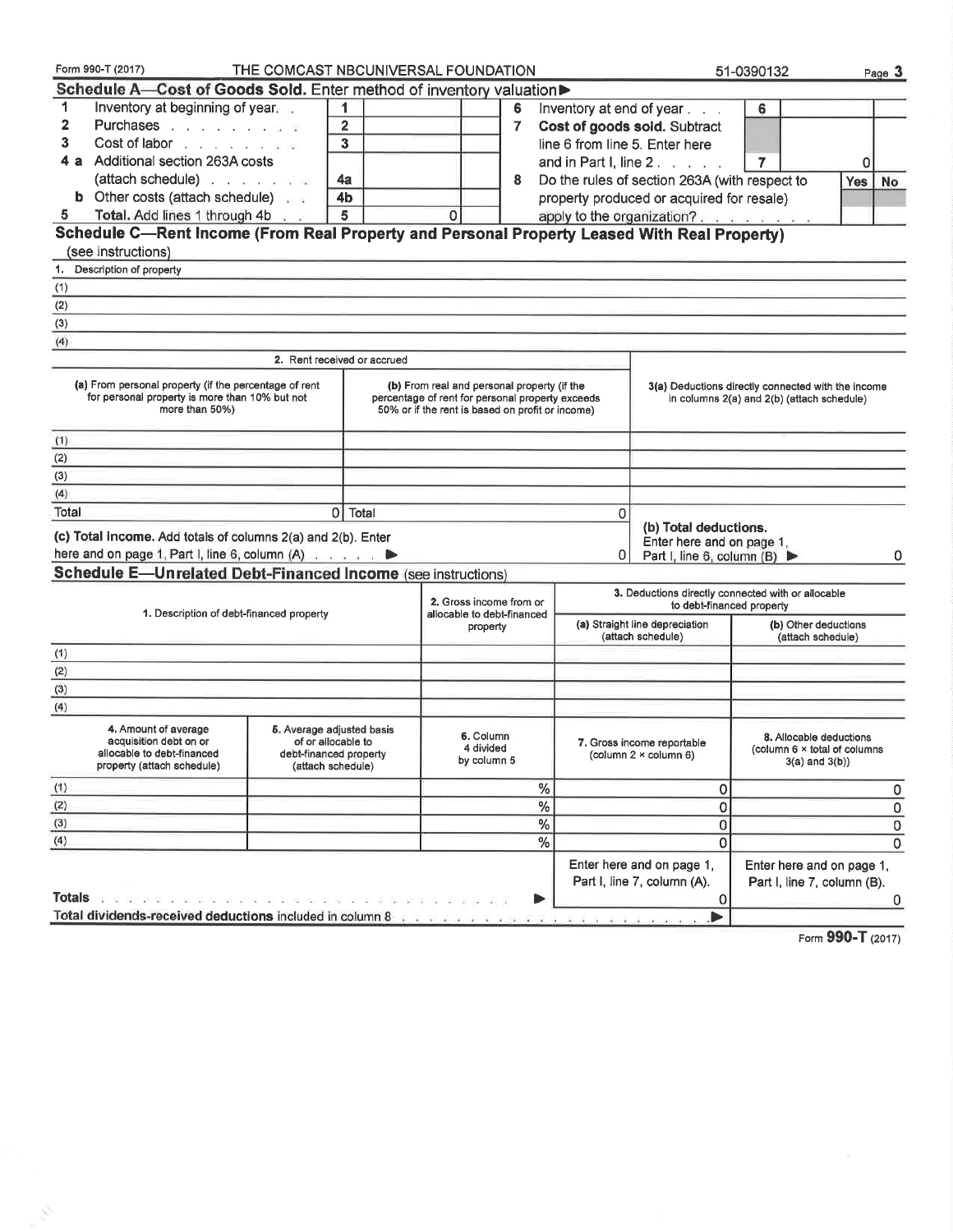| Form 990-T (2017)                                                                                                              | THE COMCAST NBCUNIVERSAL FOUNDATION                                   |          |                                                                                            |                                                                                                                                       |                                                                                            | 51-0390132                                 | Page 4                                                                                          |
|--------------------------------------------------------------------------------------------------------------------------------|-----------------------------------------------------------------------|----------|--------------------------------------------------------------------------------------------|---------------------------------------------------------------------------------------------------------------------------------------|--------------------------------------------------------------------------------------------|--------------------------------------------|-------------------------------------------------------------------------------------------------|
| Schedule F-Interest, Annuities, Royalties, and Rents From Controlled Organizations (see instructions)                          |                                                                       |          |                                                                                            |                                                                                                                                       |                                                                                            |                                            |                                                                                                 |
|                                                                                                                                |                                                                       |          |                                                                                            | <b>Exempt Controlled Organizations</b>                                                                                                |                                                                                            |                                            |                                                                                                 |
| 1. Name of controlled<br>organization                                                                                          | 2. Employer<br>identification number                                  |          | 3. Net unrelated income<br>(loss) (see instructions)                                       | 4. Total of specified<br>payments made                                                                                                | 5. Part of column 4 that is<br>included in the controlling<br>organization's gross income  |                                            | 6. Deductions directly<br>connected with income<br>in column 5                                  |
| (1)                                                                                                                            |                                                                       |          |                                                                                            |                                                                                                                                       |                                                                                            |                                            |                                                                                                 |
| (2)                                                                                                                            |                                                                       |          |                                                                                            |                                                                                                                                       |                                                                                            |                                            |                                                                                                 |
| (3)                                                                                                                            |                                                                       |          |                                                                                            |                                                                                                                                       |                                                                                            |                                            |                                                                                                 |
| (4)                                                                                                                            |                                                                       |          |                                                                                            |                                                                                                                                       |                                                                                            |                                            |                                                                                                 |
| Nonexempt Controlled Organizations                                                                                             |                                                                       |          |                                                                                            |                                                                                                                                       |                                                                                            |                                            |                                                                                                 |
| 7. Taxable Income                                                                                                              | 8. Net unrelated income<br>(loss) (see instructions)                  |          |                                                                                            | 9. Total of specified<br>payments made                                                                                                | 10. Part of column 9 that is<br>included in the controlling<br>organization's gross income |                                            | 11. Deductions directly<br>connected with income in<br>column 10                                |
|                                                                                                                                |                                                                       |          |                                                                                            |                                                                                                                                       |                                                                                            |                                            |                                                                                                 |
| (1)                                                                                                                            |                                                                       |          |                                                                                            |                                                                                                                                       |                                                                                            |                                            |                                                                                                 |
| (2)                                                                                                                            |                                                                       |          |                                                                                            |                                                                                                                                       |                                                                                            |                                            |                                                                                                 |
| (3)                                                                                                                            |                                                                       |          |                                                                                            |                                                                                                                                       |                                                                                            |                                            |                                                                                                 |
| (4)                                                                                                                            |                                                                       |          |                                                                                            |                                                                                                                                       |                                                                                            |                                            |                                                                                                 |
|                                                                                                                                |                                                                       |          |                                                                                            |                                                                                                                                       | Add columns 5 and 10.<br>Enter here and on page 1.<br>Part I, line 8, column (A).          |                                            | Add columns 6 and 11.<br>Enter here and on page 1,<br>Part I, line 8, column (B).               |
| Totals                                                                                                                         |                                                                       |          |                                                                                            |                                                                                                                                       |                                                                                            | 0                                          | 0                                                                                               |
| Schedule G-Investment Income of a Section 501(c)(7), (9), or (17) Organization (see instructions)                              |                                                                       |          |                                                                                            |                                                                                                                                       |                                                                                            |                                            |                                                                                                 |
| 1. Description of income                                                                                                       | 2. Amount of income                                                   |          |                                                                                            | 3. Deductions<br>directly connected<br>(attach schedule)                                                                              | 4. Set-asides<br>(attach schedule)                                                         |                                            | 5. Total deductions<br>and set-asides (col. 3<br>plus col. 4)                                   |
| (1)                                                                                                                            |                                                                       |          |                                                                                            |                                                                                                                                       |                                                                                            |                                            | 0                                                                                               |
| (2)                                                                                                                            |                                                                       |          |                                                                                            |                                                                                                                                       |                                                                                            |                                            | 0                                                                                               |
| (3)                                                                                                                            |                                                                       |          |                                                                                            |                                                                                                                                       |                                                                                            |                                            |                                                                                                 |
| (4)                                                                                                                            |                                                                       |          |                                                                                            |                                                                                                                                       |                                                                                            |                                            | 0                                                                                               |
|                                                                                                                                | Enter here and on page 1,                                             |          |                                                                                            |                                                                                                                                       |                                                                                            |                                            | 0<br>Enter here and on page 1,                                                                  |
| Totals www.communications.com<br>Schedule I-Exploited Exempt Activity Income, Other Than Advertising Income (see instructions) | Part I, line 9, column (A).                                           | $\Omega$ |                                                                                            |                                                                                                                                       |                                                                                            |                                            | Part I, line 9, column (B).<br>0                                                                |
|                                                                                                                                |                                                                       |          |                                                                                            |                                                                                                                                       |                                                                                            |                                            |                                                                                                 |
| 1. Description of exploited activity                                                                                           | 2. Gross<br>unrelated<br>business income<br>from trade or<br>business |          | 3. Expenses<br>directly<br>connected with<br>production of<br>unrelated<br>business income | 4. Net income (loss)<br>from unrelated trade<br>or business (column<br>2 minus column 3).<br>If a gain, compute<br>cols, 5 through 7. | 5. Gross income<br>from activity that<br>is not unrelated<br>business income               | 6. Expenses<br>attributable to<br>column 5 | 7. Excess exempt<br>expenses<br>(column 6 minus<br>column 5, but not<br>more than<br>column 4). |
| (1)                                                                                                                            |                                                                       |          |                                                                                            | 0                                                                                                                                     |                                                                                            |                                            | 0                                                                                               |
| (2)                                                                                                                            |                                                                       |          |                                                                                            | $\overline{0}$                                                                                                                        |                                                                                            |                                            | $\mathsf{O}\xspace$                                                                             |
| (3)                                                                                                                            |                                                                       |          |                                                                                            | 0                                                                                                                                     |                                                                                            |                                            | $\mathsf{O}\xspace$                                                                             |
| (4)                                                                                                                            |                                                                       |          |                                                                                            | 0                                                                                                                                     |                                                                                            |                                            | $\mathbf 0$                                                                                     |
| Totals and a manufacturer of                                                                                                   | Enter here and on<br>page 1, Part I,<br>line 10, $col$ $(A)$ .        | 0        | Enter here and on<br>page 1, Part I,<br>line 10, $col_n(B)$ .<br>0                         |                                                                                                                                       |                                                                                            |                                            | Enter here and<br>on page 1,<br>Part II, line 26.                                               |
| Schedule J-Advertising Income (see instructions)                                                                               |                                                                       |          |                                                                                            |                                                                                                                                       |                                                                                            |                                            | 0                                                                                               |
| Part I<br>Income From Periodicals Reported on a Consolidated Basis                                                             |                                                                       |          |                                                                                            |                                                                                                                                       |                                                                                            |                                            |                                                                                                 |
|                                                                                                                                |                                                                       |          |                                                                                            |                                                                                                                                       |                                                                                            |                                            |                                                                                                 |
| 1. Name of periodical                                                                                                          | 2. Gross<br>advertising<br>income                                     |          | 3. Direct<br>advertising costs                                                             | 4. Advertising<br>gain or (loss) (col.<br>2 minus col. 3). If<br>a gain, compute<br>cols. 5 through 7.                                | 5. Circulation<br>income                                                                   | 6. Readership<br>costs                     | 7. Excess readership<br>costs (column 6<br>minus column 5.<br>but not more than<br>column 4).   |
| (1)                                                                                                                            |                                                                       |          |                                                                                            |                                                                                                                                       |                                                                                            |                                            |                                                                                                 |
| (2)                                                                                                                            |                                                                       |          |                                                                                            |                                                                                                                                       |                                                                                            |                                            |                                                                                                 |
| (3)                                                                                                                            |                                                                       |          |                                                                                            |                                                                                                                                       |                                                                                            |                                            |                                                                                                 |
| (4)                                                                                                                            |                                                                       |          |                                                                                            |                                                                                                                                       |                                                                                            |                                            |                                                                                                 |
| Totals (carry to Part II, line $(5)$ )                                                                                         |                                                                       | 0        | 0                                                                                          | 0                                                                                                                                     | 0                                                                                          | 0                                          |                                                                                                 |

| Form 990-T (2017) |  |
|-------------------|--|
|-------------------|--|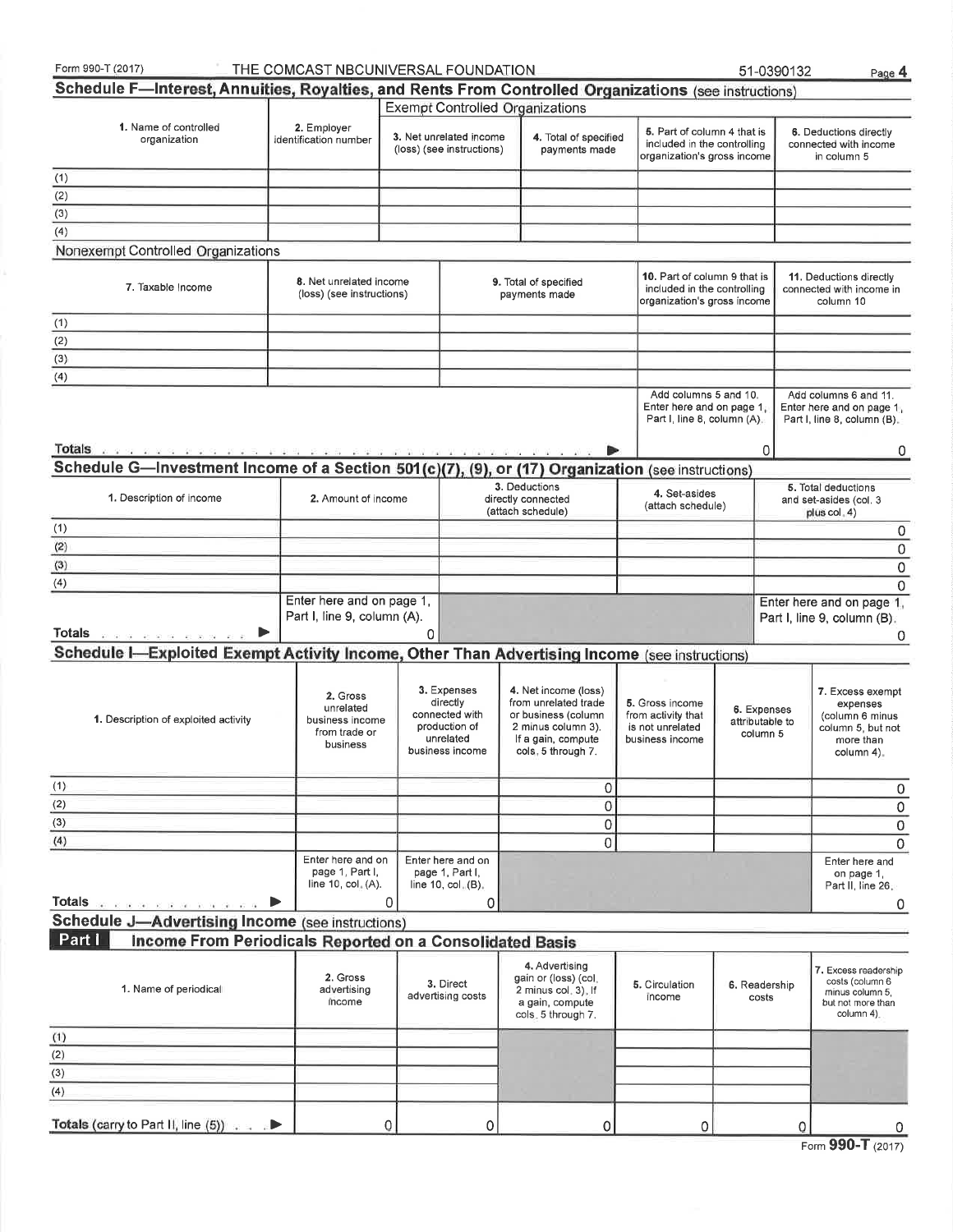THE COMCAST NBCUNIVERSAL FOUNDATION<br>FEIN: 51-0390132<br>FOR THE TAX YEAR ENDED: DECEMBER 31, 2017<br>FORM 990-T<br>EXEMPT ORGANIZATION BUSINESS INCOME TAX RETURN

#### PART I:

#### UNRELATED TRADE FOR BUSINESS INCOME

5) INCOME FROM PARTNERSHIP FLOW.THROUGH INVESTMENT TOTAL OTHER INCOME (a) Income (Loss) (b) Expense (c) Net

 $\pm 1$ 

 $\frac{(953)}{(953)}$ 

 $\frac{0}{0}$ 

 $\frac{(953)}{(953)}$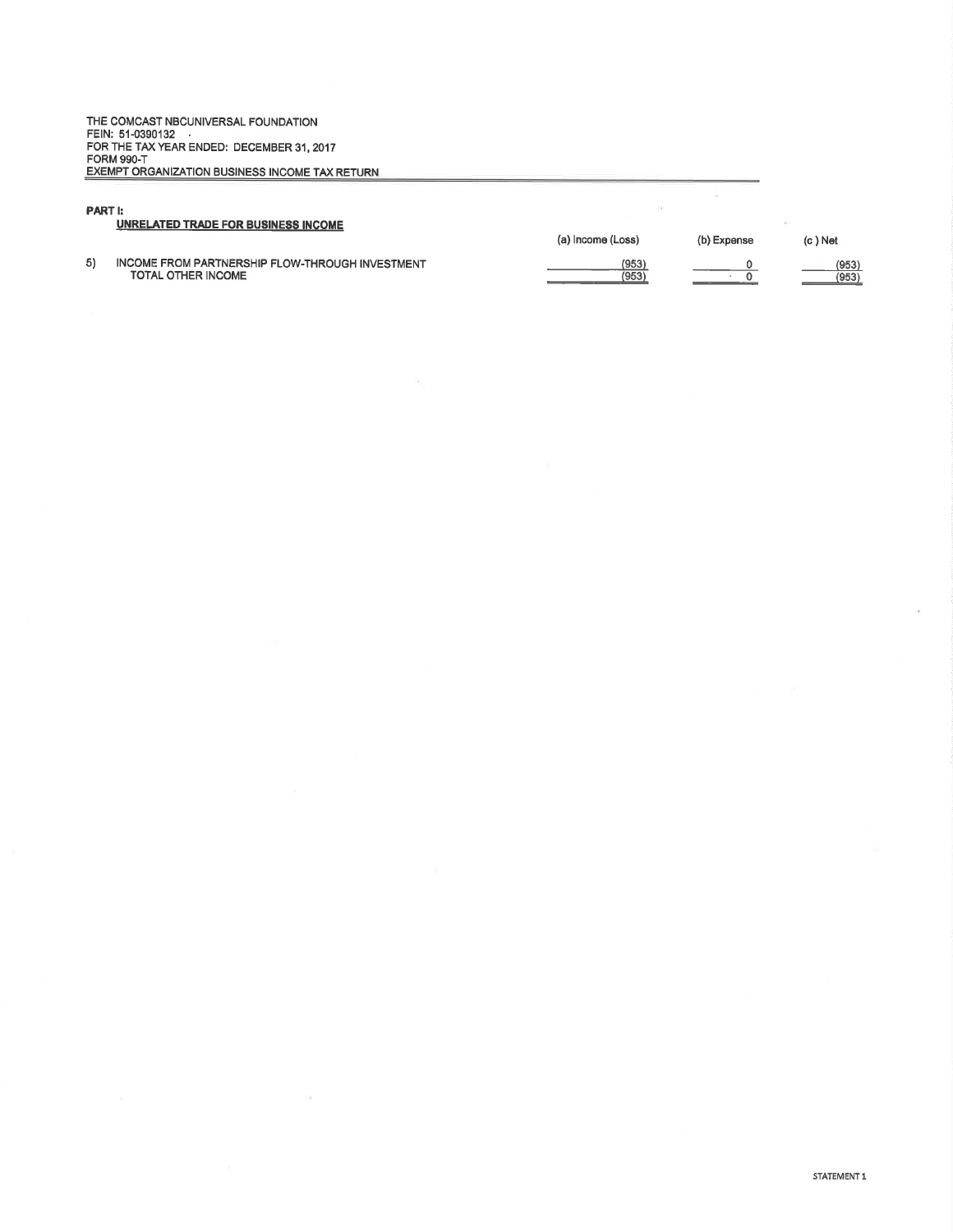033/009 007

D1460594 Secretary of **State of California** 

**IWJUN 18 2018 4JT** 

**The First State** 

|             |                     | Page 1      |  |
|-------------|---------------------|-------------|--|
|             | <b>EFFECTIVE</b>    |             |  |
|             |                     | <b>DATE</b> |  |
| յերա<br>5m. | <b>JUL 0 1 2018</b> |             |  |

I, JEFFREY W. BULLOCK, SECRETARY OF STATE OF THE STATE OF DELAWARE, DO HEREBY CERTIFY THE ATTACHED IS A TRUE AND CORRECT COPY OF THE CERTIFICATE OF MERGER, WHICH MERGES:

'INBCUNIVERSAL FOUNDATION", A CALIFORNIA CORPORATION,

WITH AND INTO "THE COMCAST FOUNDATION" UNDER THE NAME OF "THE COMCAST NECUNIVERSAL FOUNDATION", A CORPORATION ORGANIZED AND EXISTING UNDER THE LAWS OF THE STATE OF DELAWARE, AS RECEIVED AND FILED IN THIS OFFICE ON THE TWELFTH DAY OF JUNE, A.D. 2018, AT 10:43 O'CLOCK A.M.

AND I DO HEREBY FURTHER CERTIFY THAT THE EFFECTIVE DATE OF THE AFORESAID CERTIFICATE OF MERGER IS THE FIRST DAY OF JULY, A.D. 2018.

A FILED COPY OF THIS CERTIFICATE HAS BEEN FORWARDED TO THE NEW CASTLE COUNTY RECORDER OF DEEDS.



3048370 8100M SR#20185095132

Authentication: 202881066 Date: 06-14-18

You may verify this certificate online at corp.delaware.gov/authver.shtml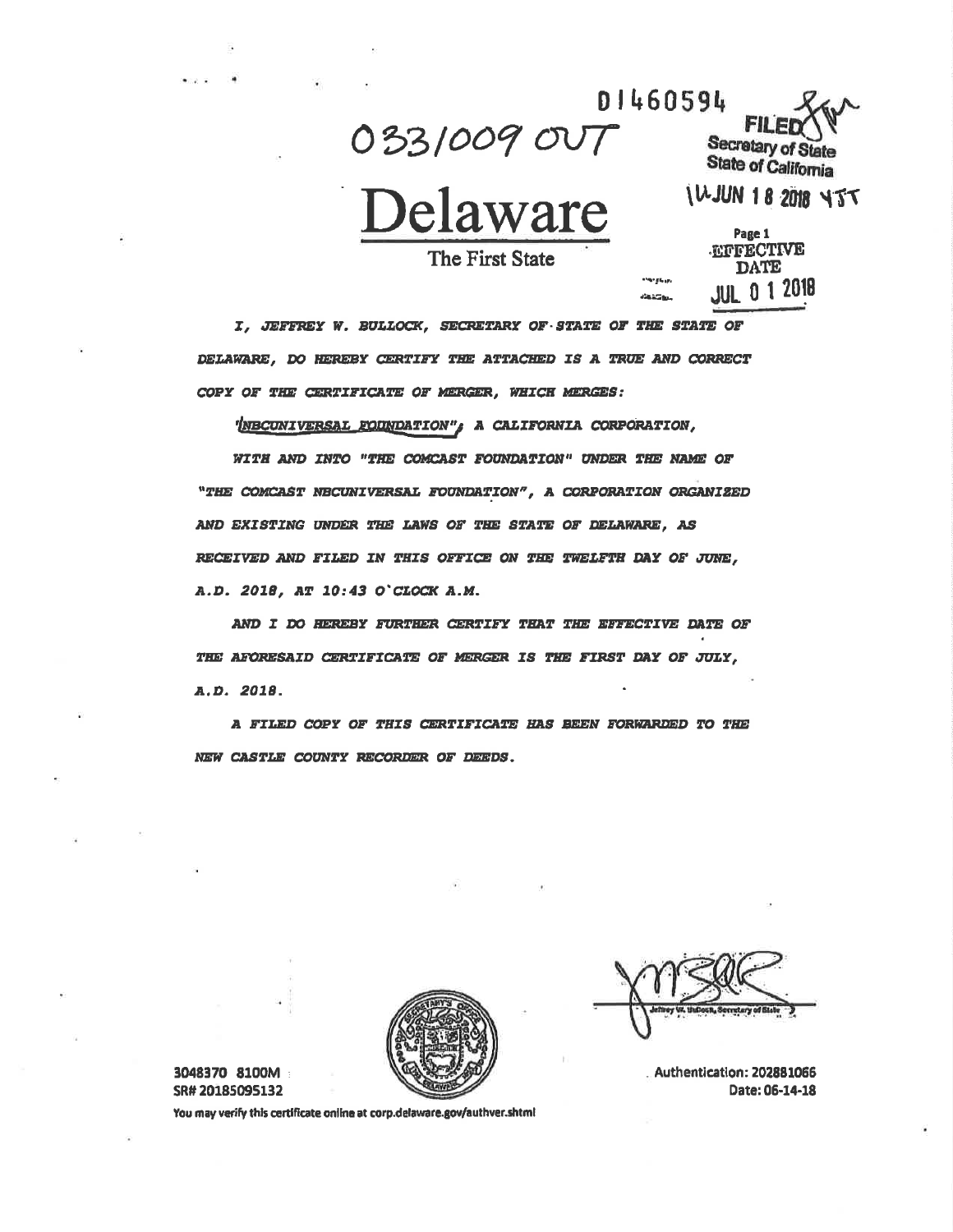## **DI460594**

**STATE OF DELAWARE CERTIFICATE OF MERGER OF FOREIGN CORPORATION INTO A DOMESTIC CORPORATION AND NAME CHANGE** 

**State of Delaware** Secretary of State Division of Corporations Delivered 10:43 AM 06/12/2018 .. FILED .10:43 AM 06/12/2018 ... - SR 20185095132 - File Namber 3048370 -

Pursuant to Title 8, Section 256 of the Delaware General Corporation Law, the undersigned corporation executed the following Certificate of Merger:

FIRST: The name of the surviving corporation is currently The Comcast Foundation (which name will be changed as shown below in Article THIRD), a Delaware corporation, and the name of the corporation being merged into this surviving corporation is NBCUniversal Foundation, a California nonprofit public benefit corporation.

SECOND: The Agreement of Merger has been approved, adopted, certified, executed and acknowledged by each of the constituent corporations pursuant to Title 8, Section 256 of the General Corporation Law of the State of Delaware.

**THIRD:** The name of the surviving corporation is hereby changed to The Comcast NBCUniversal Foundation.

FOURTH: The Certificate of Incorporation of the surviving corporation shall be its Certificate of Incorporation, subject to a change in its name as shown above in Article THIRD.

FIFTH: The merger is to become effective as of the close of business on July 1, 2018.

SIXTH: The Agreement of Merger is on file at 1701 John F Kennedy Blvd., Philadelphia, PA 19103, an office of the surviving corporation.

IN WITNESS WHEREOF, said surviving corporation has caused this certificate to be signed by its authorized officer, this 13th day of June , 2018.

#### THE COMCAST FOUNDATION

| By:<br>Name: Dalila |  |  |  |  |  |
|---------------------|--|--|--|--|--|
| Title: President    |  |  |  |  |  |

Burdence in and About hypers is ENDONE AND CONTROL OF PROPERTY ore to yestern with it based strains. (11g. 1) לאלי ב שלי אי ובע ובי ובי הל מיוחד

玛尔 2 2 2018

accessed 1981a DMEAST #33250117 v3 - Execution Version **ALEX PATHLE EMONARY of SLOIA**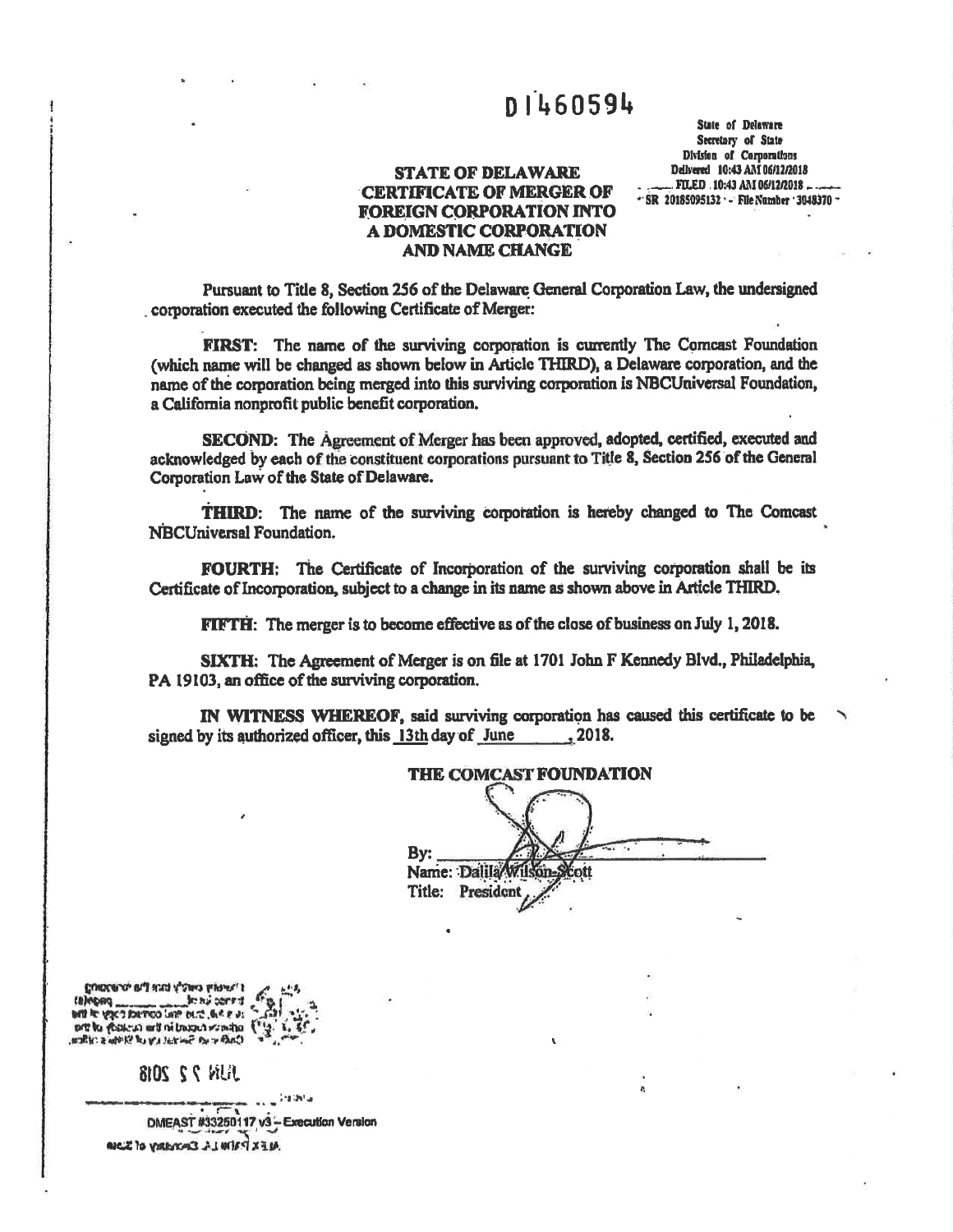

Date:

I hereby certify that the foregoing<br>transcript of<br>is a full, true and correct copy of the<br>original record in the custody of the<br>California Secretary of State's office.

**JUN 2 2 2018** YTT

 $\Omega$ 00 ODAL COOL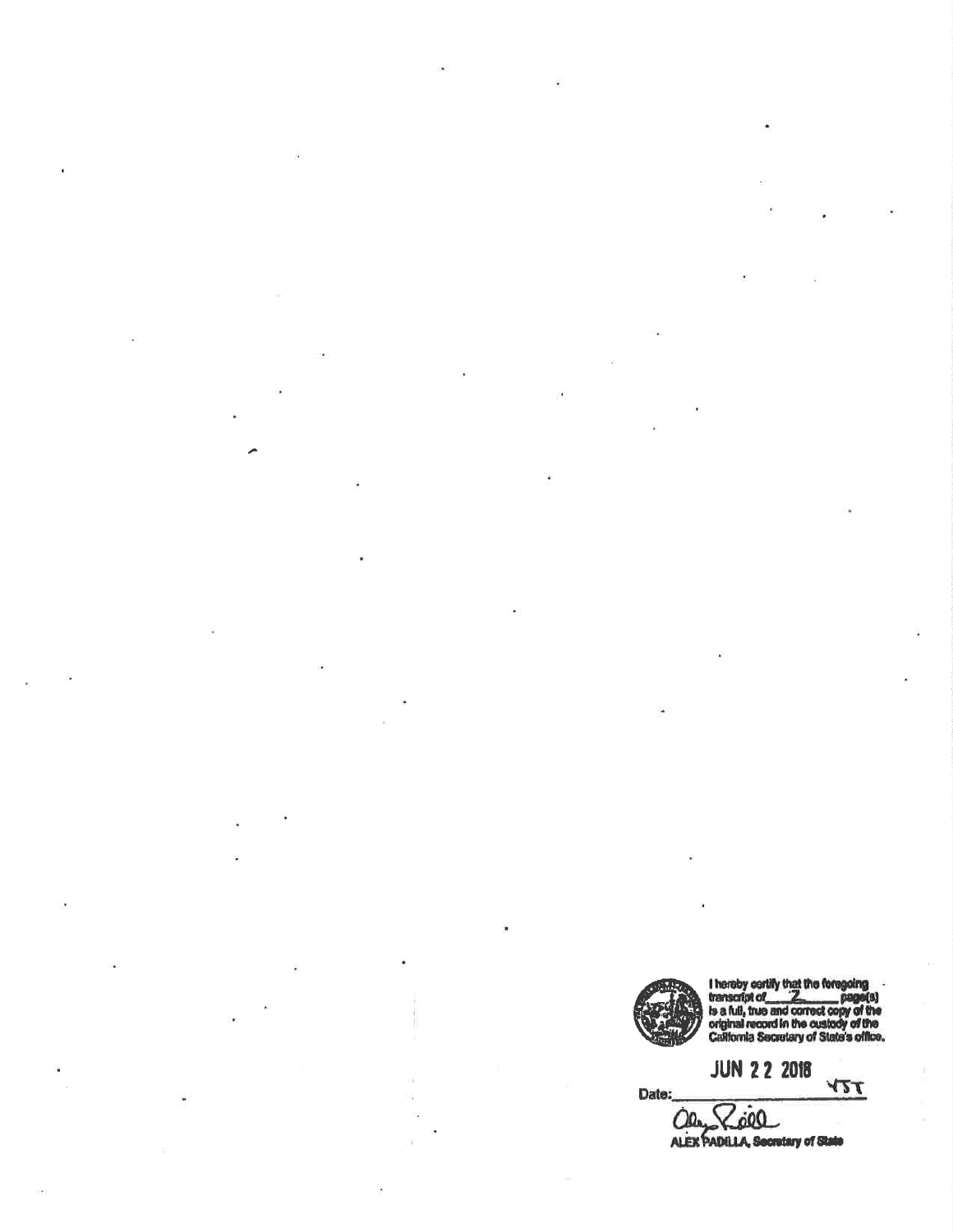

Page 1

The First State

I, JEFFREY W. BULLOCK, SECRETARY OF STATE OF THE STATE OF DELAWARE, DO HEREBY CERTIFY THE ATTACHED IS A TRUE AND CORRECT COPY OF THE CERTIFICATE OF MERGER, WHICH MERGES:

"NBCUNIVERSAL FOUNDATION", A CALIFORNIA CORPORATION,

WITH AND INTO "THE COMCAST FOUNDATION" UNDER THE NAME OF "THE COMCAST NBCUNIVERSAL FOUNDATION", A CORPORATION ORGANIZED AND EXISTING UNDER THE LAWS OF THE STATE OF DELAWARE, AS RECEIVED AND FILED IN THIS OFFICE ON THE TWELFTH DAY OF JUNE, A.D. 2018, AT 10:43 O'CLOCK A.M.

AND I DO HEREBY FURTHER CERTIFY THAT THE EFFECTIVE DATE OF THE AFORESAID CERTIFICATE OF MERGER IS THE FIRST DAY OF JULY, A.D. 2018.

A FILED COPY OF THIS CERTIFICATE HAS BEEN FORWARDED TO THE NEW CASTLE COUNTY RECORDER OF DEEDS.



3048370 8100M - i SR# 20185095132

Authentication: 202881066 Date: 06-14-18

You may verify this certificate online at corp.delaware.gov/authver.shtml